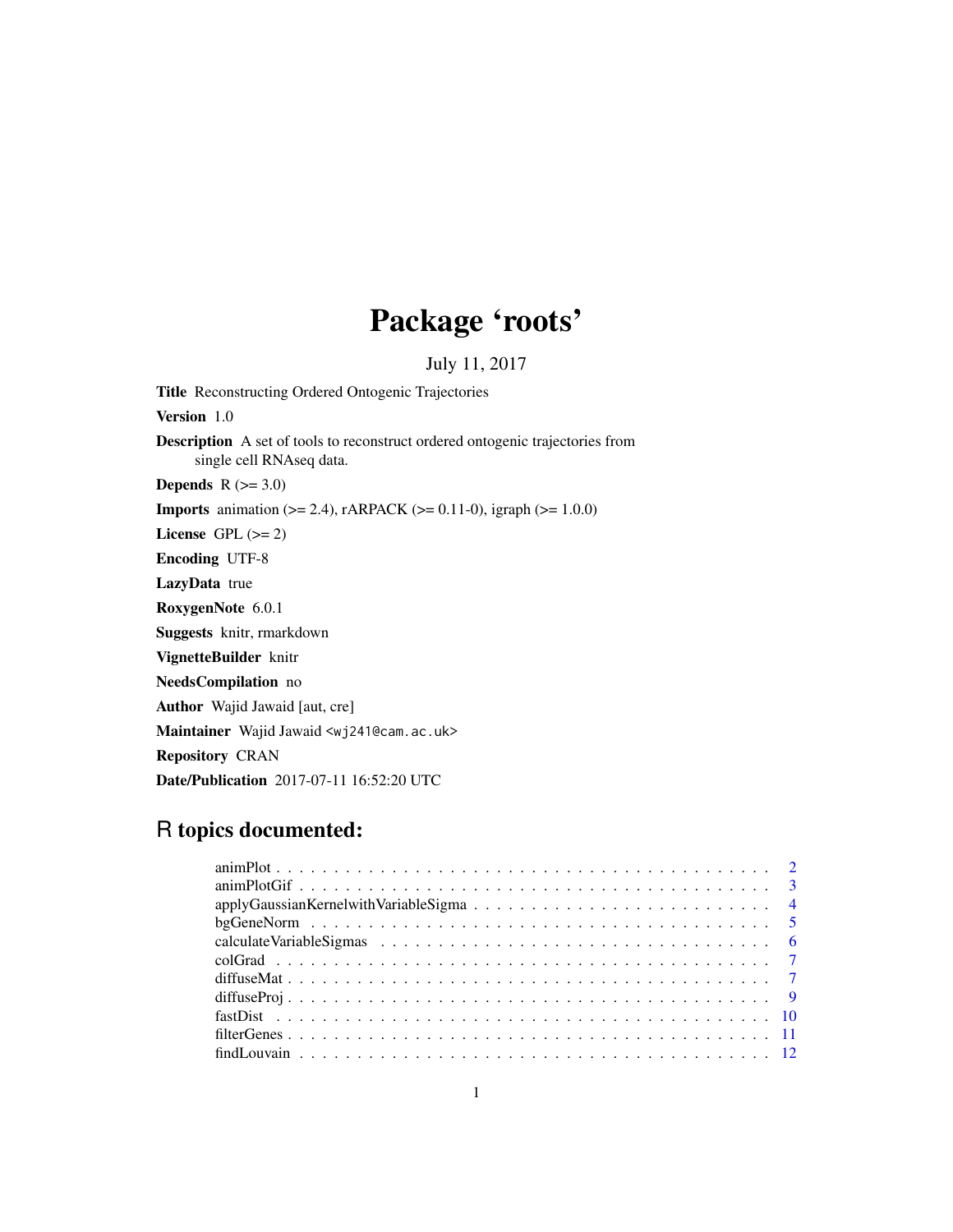#### <span id="page-1-0"></span>2 animPlot

| Index |  |  |  |  |  |
|-------|--|--|--|--|--|
|       |  |  |  |  |  |
|       |  |  |  |  |  |
|       |  |  |  |  |  |
|       |  |  |  |  |  |

animPlot *Animation plot*

# Description

Animation plot

# Usage

```
animPlot(data, ccm, delay = 0.1, darken = 1, lwd = 1, c.cex = 1,
 main = ", ...)
```
# Arguments

| data       | Dimensionality reduction plot      |
|------------|------------------------------------|
| <b>CCM</b> | Dataframe of indices and momentums |
| delay      | Delay between frames in seconds    |
| darken     | Passed to colGrad() function       |
| lwd        | Line width                         |
| c.cex      | Size of poiints.                   |
| main       | Plot title                         |
|            | Passed to plot() function          |

# Details

Animation plot Generates plot in base R that gradually updates giving the impression of an animation

#### Value

Generates plot

#### Author(s)

Wajid Jawaid

# Examples

```
## Not run:
xx <- animPlot(x, ccm)
```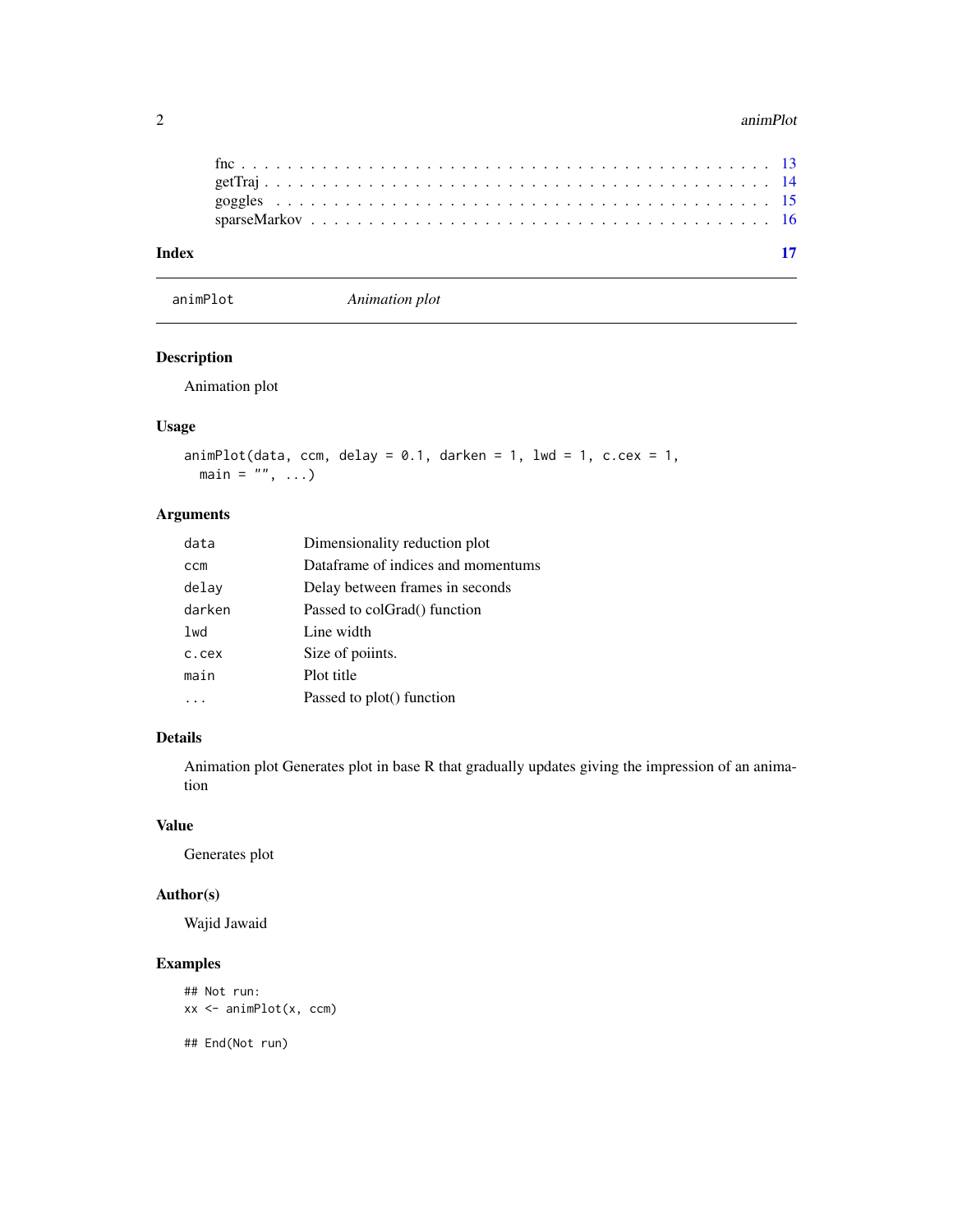<span id="page-2-0"></span>

Generates a GIF animation

# Usage

```
animPlotGif(data, com, delay = 0.1, dark = 1, lwd = 1, c.cex = 1,main = "", gif = "animation", img.name = "tempPlot", plot.par = NULL,
 point.col = "#333333", arrowLength = 0.1, ...)
```
# Arguments

| data        | Reduced dimensionality map to be used for visualisation |
|-------------|---------------------------------------------------------|
| ccm         | Dataframe of indices and momentums                      |
| delay       | Delay between frames in seconds                         |
| darken      | Passed to colGrad() function                            |
| lwd         | Line width                                              |
| c.cex       | Size of poiints.                                        |
| main        | Title                                                   |
| gif         | Name of movie                                           |
| img.name    | Name of temporary image files generated                 |
| plot.par    | Passed to R base par() function                         |
| point.col   | Colour of background points                             |
| arrowLength | Modify length of arrow                                  |
| .           | Passed to plot() function                               |

# Details

Generates a GIF animation

# Value

Produces an animated GIF with given file name

#### Author(s)

Wajid Jawaid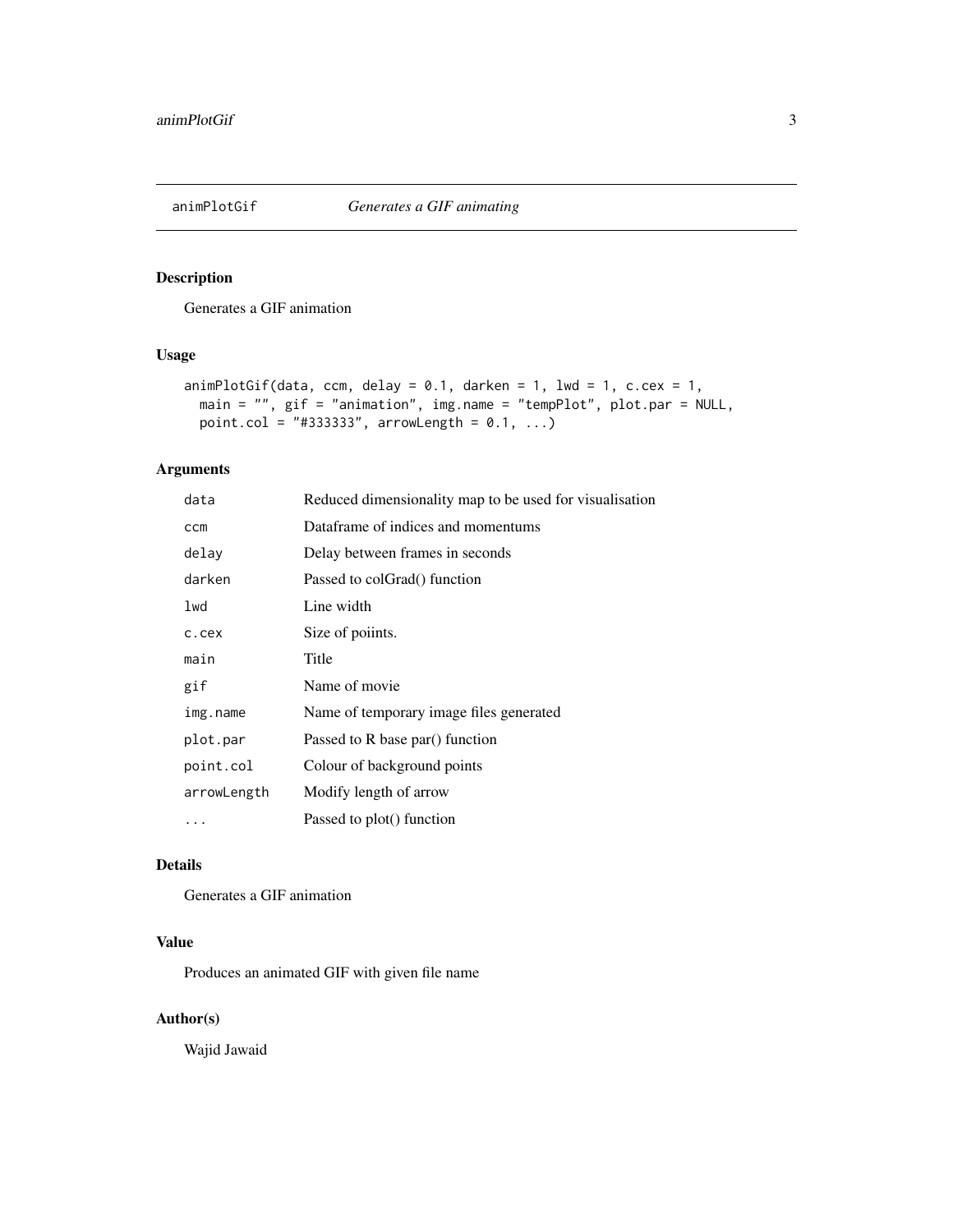# Examples

```
## Not run:
xx \le animPlotGif(x, ccm, gif = "animation")
## End(Not run)
```
applyGaussianKernelwithVariableSigma *Apply Gaussian Kernel using Laleh Haghverdi's variable sigma*

# Description

Apply Gaussian Kernel using Laleh Haghverdi's variable sigma

#### Usage

```
applyGaussianKernelwithVariableSigma(d2, rsigmas, csigmas = NULL)
```
# Arguments

| d <sub>2</sub> | Squared distance metric         |
|----------------|---------------------------------|
| rsigmas        | Sigmas for cells in the rows    |
| csigmas        | Sigmas for cells in the columns |

#### Details

Apply Gaussian Kernel using Laleh Haghverdi's variable sigma

#### Value

Returns matrix of same size as d2.

#### Author(s)

Wajid Jawaid

#### Examples

```
## Not run:
d <- applyGaussianKernelwithVariableSigma(dist, sigmas)
```
<span id="page-3-0"></span>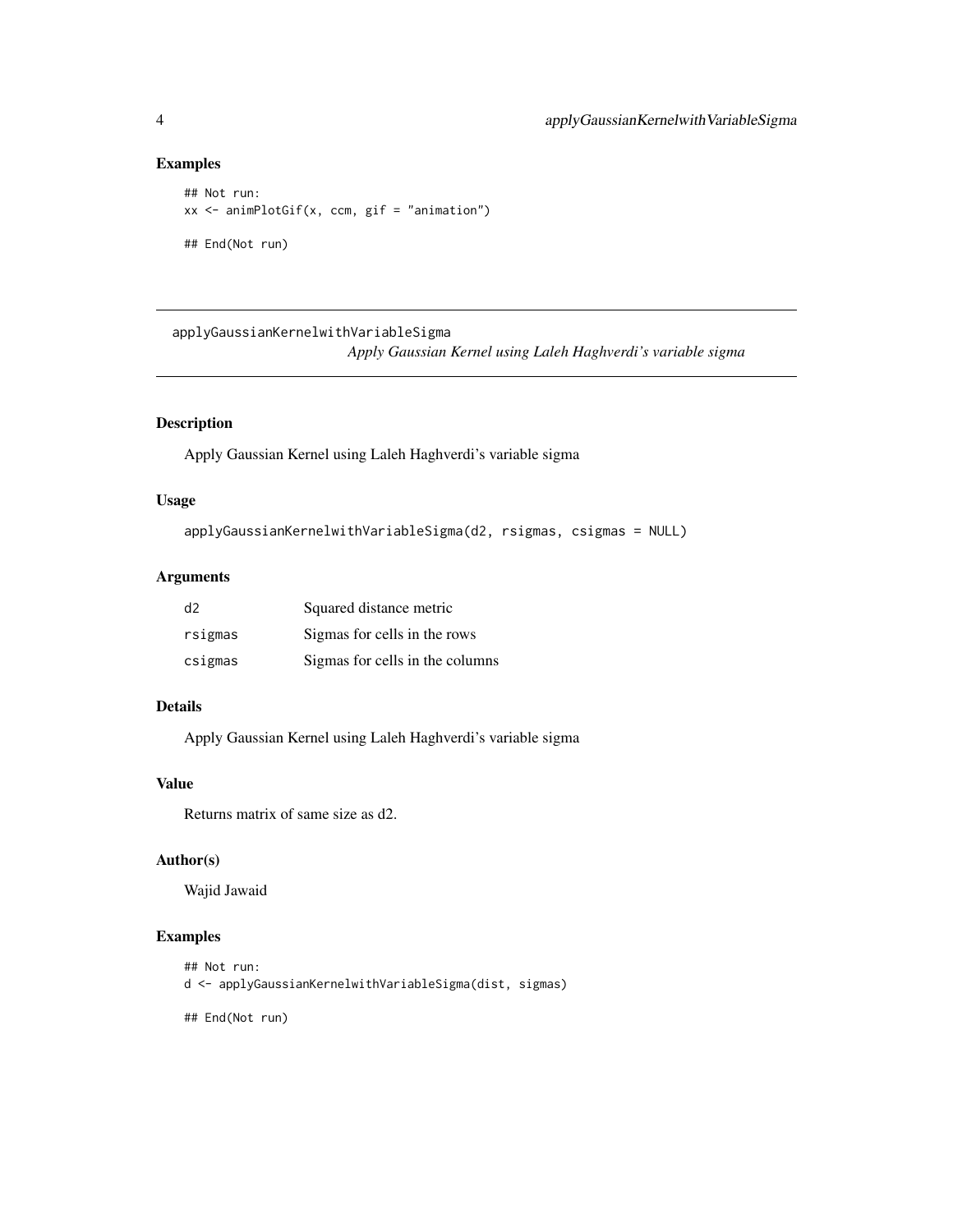<span id="page-4-0"></span>

Normalise by background gene set

#### Usage

bgGeneNorm $(x, threshold = 0.05)$ 

# Arguments

| $\mathsf{X}$ | Matrix to be normalised with cells in rows and genes in columns     |
|--------------|---------------------------------------------------------------------|
| threshold    | Default 0.05. The threshold below which a gene is deemed background |

# Details

Normalise by background gene set. Find background genes that are expressed at a lower percentage of the total library size per cell than 'threshold' parameter. These genes are used to calculate a normalisation factor.

#### Value

Returns a normalised matrix of same dimenions as 'x'

# Author(s)

Wajid Jawaid

# Examples

```
## Not run:
normGenes <- bgGeneNorm(x)
```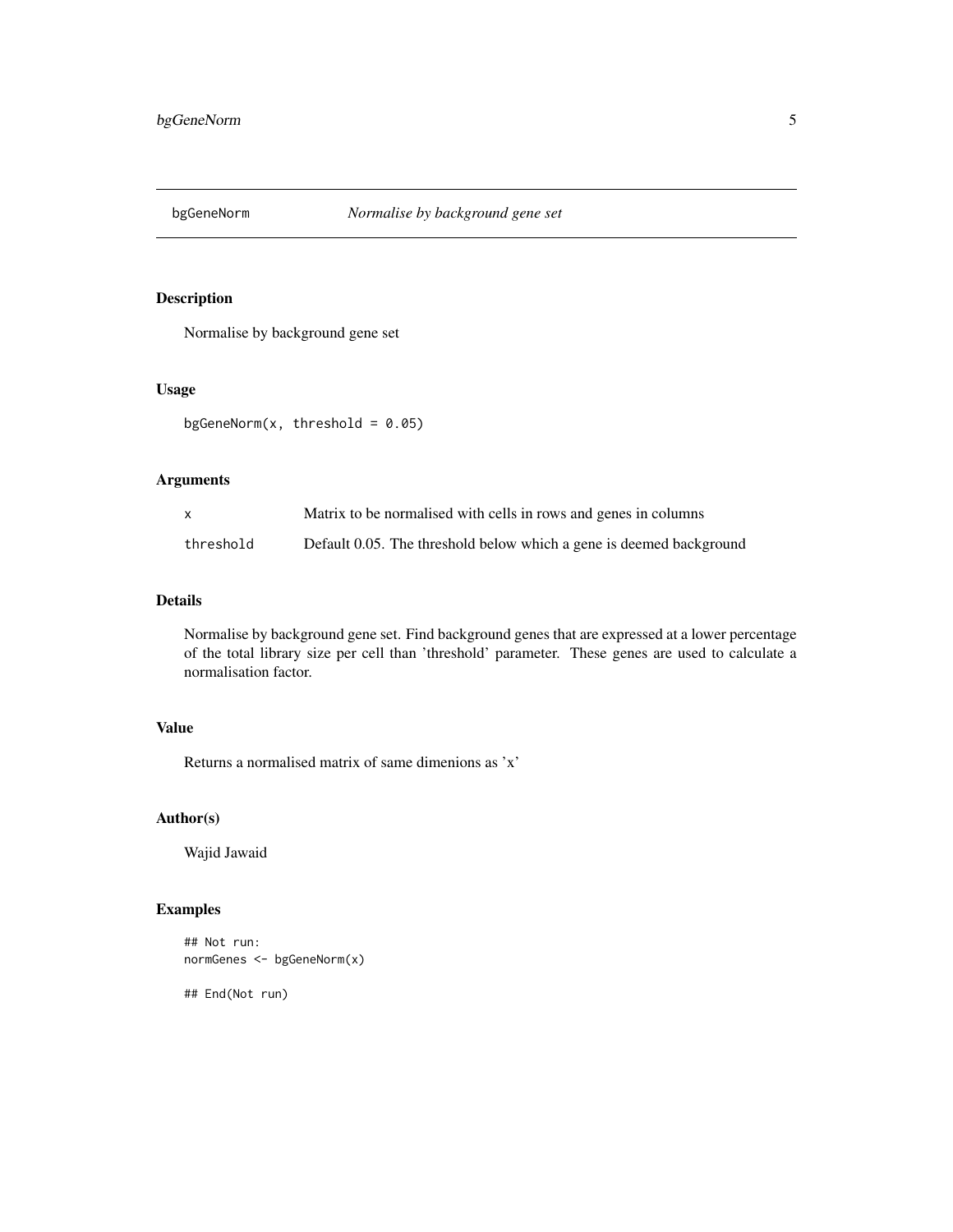<span id="page-5-0"></span>calculateVariableSigmas

*Calculates sigmas for a distance matrix*

# Description

Calculates sigmas for a distance matrix

#### Usage

calculateVariableSigmas(d, knn)

# Arguments

|     | Square distance matrix with 0 diagonal              |
|-----|-----------------------------------------------------|
| knn | Number of nearest neighbours to use for calculation |

# Details

Calculates sigmas for a distance matrix Using Laleh Hagherverdi's method

# Value

Returns a vector of sigmas

#### Author(s)

wj241

# Examples

```
## Not run:
sigmas <- calculateVariableSigmas(dist, 5)
```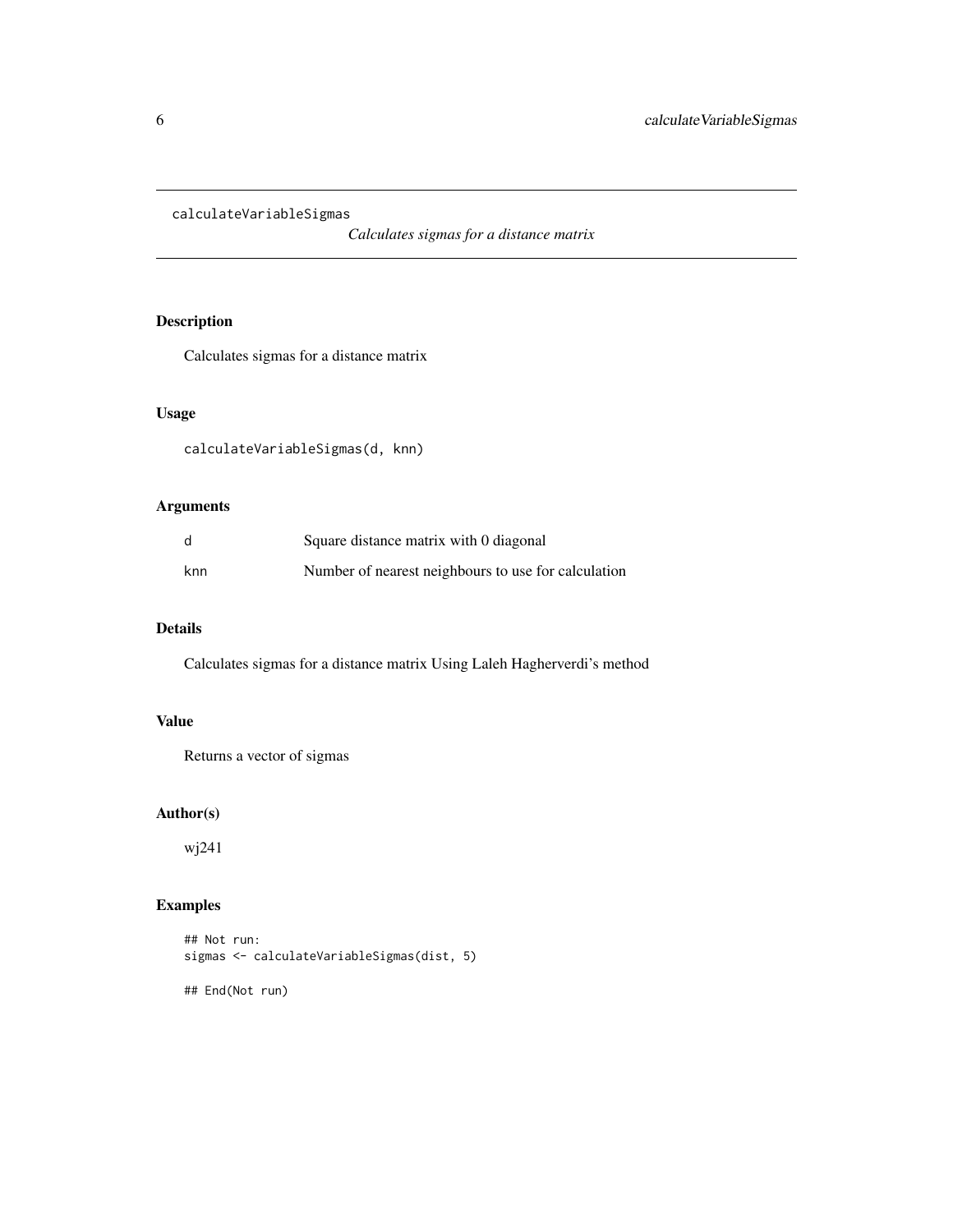<span id="page-6-0"></span>

Generates a smooth colour gradient

#### Usage

 $colGrad(x, darken = 1)$ 

#### Arguments

|        | Number of colours required                                      |
|--------|-----------------------------------------------------------------|
| darken | Multiplication factor. Must be less than 1. Smaller the darker. |

#### Details

Generates a smooth colour gradient Goes from red to red/green to green to green/blue to blue to blu/red

#### Value

Returns vector of RGB colours

#### Author(s)

Wajid Jawaid

#### Examples

gradientColors <- colGrad(10)

diffuseMat *Generic diffusion function*

# Description

Generic diffusion function using automated individualised sigma calculation

# Usage

```
diffuseMat(data, ndims = 20, nsig = 5, removeFirst = TRUE,
  useARPACK = TRUE, distfun = NULL, sigmas = NULL, sqdistmat = NULL)
```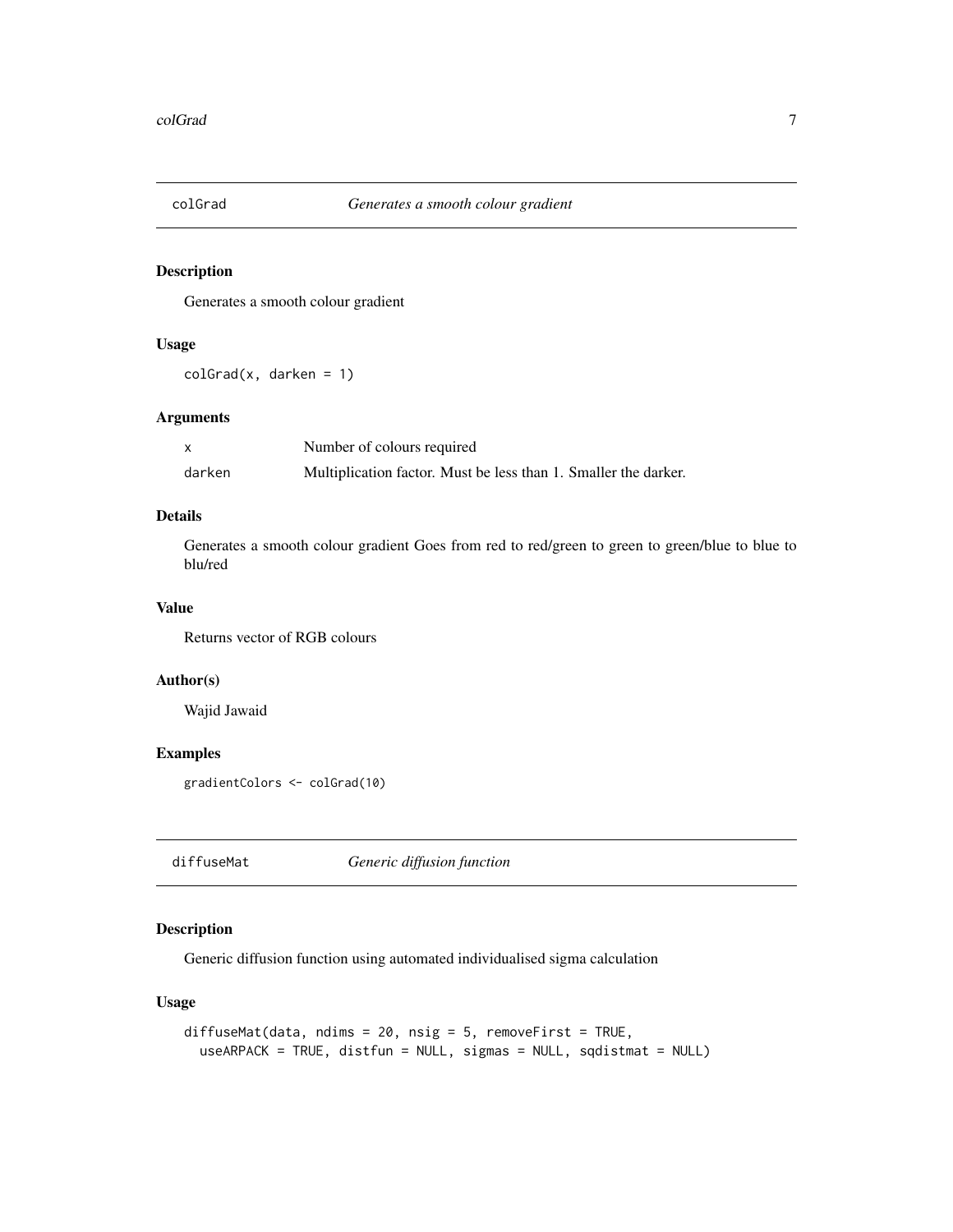#### Arguments

| data        | Matrix of data with genes in rows and cells in columns.                |
|-------------|------------------------------------------------------------------------|
| ndims       | Number of dimensions to return                                         |
| nsig        | For automatic sigma calculation                                        |
| removeFirst | Default TRUE. Removes the first eigenvector                            |
| useARPACK   | Default TRUE. Uses Arnoldi algorithm for eignvector calculations       |
| distfun     | A different distance function that returns the <b>squared</b> distance |
| sigmas      | Manually provide sigma                                                 |
| sqdistmat   | Squared distance matrix. Give your own squared distance matrix.        |

#### Details

Generic diffusion function using automated individualised sigma calculation.

A Gaussian kernel is applied to the chosen distance metric producing an  $n \times n$  square unnormalised symmetric transition matrix, A. Let D be an  $n \times n$  diagonal matrix with row(column) sums of A as entries. The density corrected transition matrix will now be:

$$
D^{-1}AD^{-1}
$$

and can be normalised:

$$
B^{-1}D^{-1}AD^{-1}
$$

where B is an  $n \times n$  diagonal matrix with row sums of the density corrected transition matrix as entries. The eigen decomposition of this matrix can be simplified by solving the symmetric system:

$$
B^{-\frac{1}{2}}D^{-1}AD^{-1}B^{-\frac{1}{2}}R' = R'\lambda'
$$

where  $R'$  is a matrix of the right eigenvectors that solve the system and  $\lambda'$  is the corresponding eigenvalue diagonal matrix. Now the solution of:

$$
B^{-1}D^{-1}AD^{-1}R = R\lambda
$$

in terms of  $R'$  and  $B^{-\frac{1}{2}}$  is:

$$
B^{-1}D^{-1}AD^{-1}B^{-\frac{1}{2}}R' = B^{-\frac{1}{2}}R'\lambda'
$$

and

$$
R = B^{-\frac{1}{2}}R'
$$

This R without the first eigen vector is returned as the diffusion map.

#### Value

List output containing: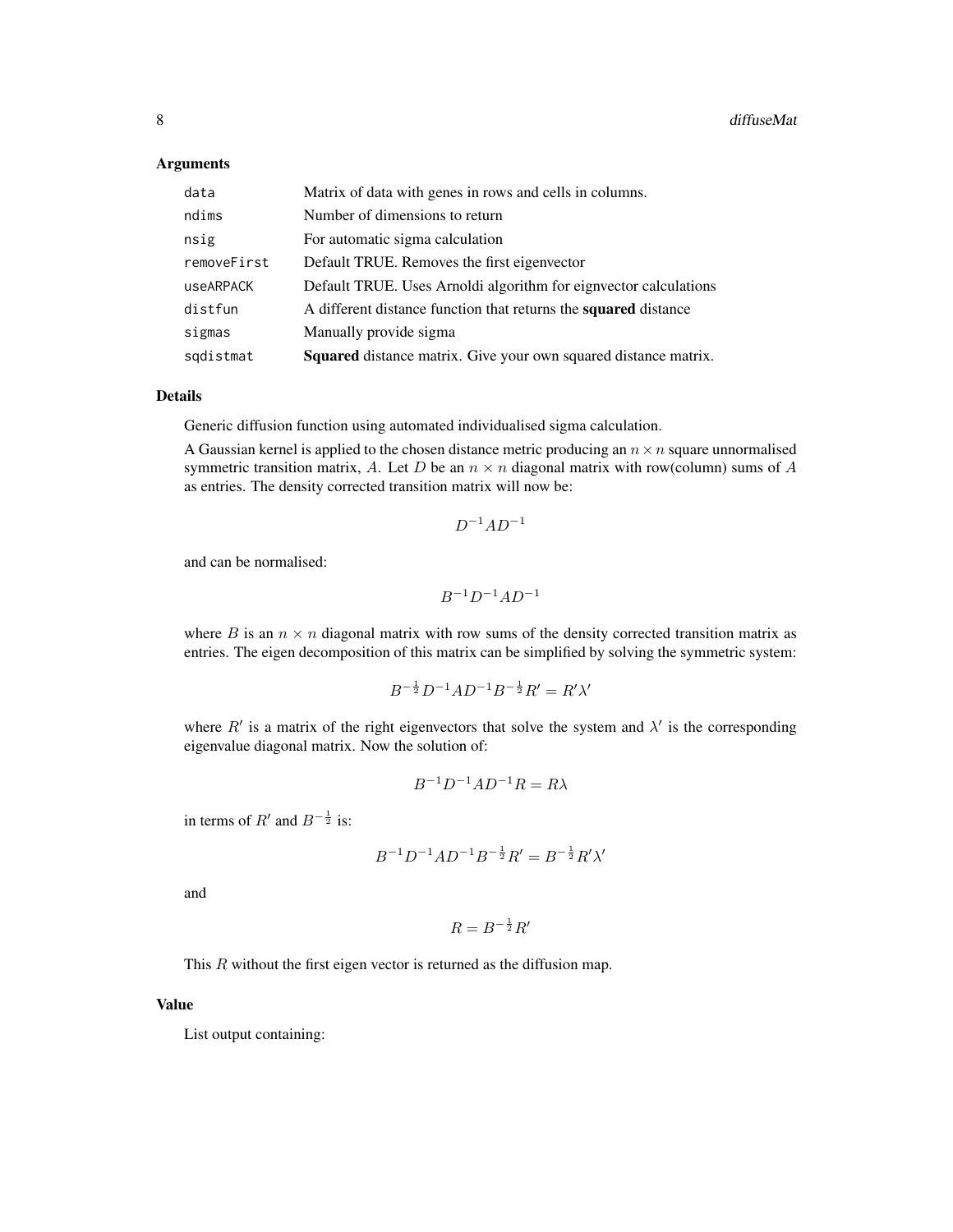# <span id="page-8-0"></span>diffuseProj 9

| Eigenvalues, excluding the first eigenvalue, which should always be 1.                    |
|-------------------------------------------------------------------------------------------|
| Matrix of eigen vectors in columns, first eigen vector removed.                           |
| Number of eigen vectors/values that converged.                                            |
| Iterations taken for Arnoldi algorithm to converge.                                       |
| Number of operations.                                                                     |
| 1st eigen value - should be 1. If not be suspicious!                                      |
| 1st eigen vector - should be $n^{-\frac{1}{2}}$ , where n is the number of cells/samples. |
| Predicates use of ARPACK for spectral decomposition.                                      |
| Function used to calculate the squared distance.                                          |
| Number of nearest neighbours used for calculating sigmas.                                 |
| Matrix of squared distances, returned from dist fun.                                      |
| Vector of sigmas. Same length as number of cells if individual                            |
| sigmas were calculated, otherwise a scalar if was supplied.                               |
| Unnormalised transition matrix after applying Gaussian.                                   |
| Normalised gaussian matrix.                                                               |
| Matrix after applying density correction to markov.                                       |
|                                                                                           |

# Author(s)

Wajid Jawaid

#### References

Haghverdi, L., Buettner, F., Theis, F.J., 2015. Diffusion maps for high-dimensional single-cell analysis of differentiation data. Bioinformatics 31, 2989–2998.

Haghverdi, L., Büttner, M., Wolf, F.A., Buettner, F., Theis, F.J., 2016. Diffusion pseudotime robustly reconstructs lineage branching. Nat Meth 13, 845–848.

Angerer, P., Haghverdi, L., Büttner, M., Theis, F.J., Marr, C., Buettner, F., 2016. destiny: diffusion maps for large-scale single-cell data in R. Bioinformatics 32, 1241–1243.

# Examples

```
## Not run:
xx <- diffuseMat(x)
## End(Not run)
```

```
diffuseProj Predicts diffusion map projection from new data points
```
#### Description

Predicts diffusion map projection from new data points

#### Usage

diffuseProj(dm, x, data, distfun)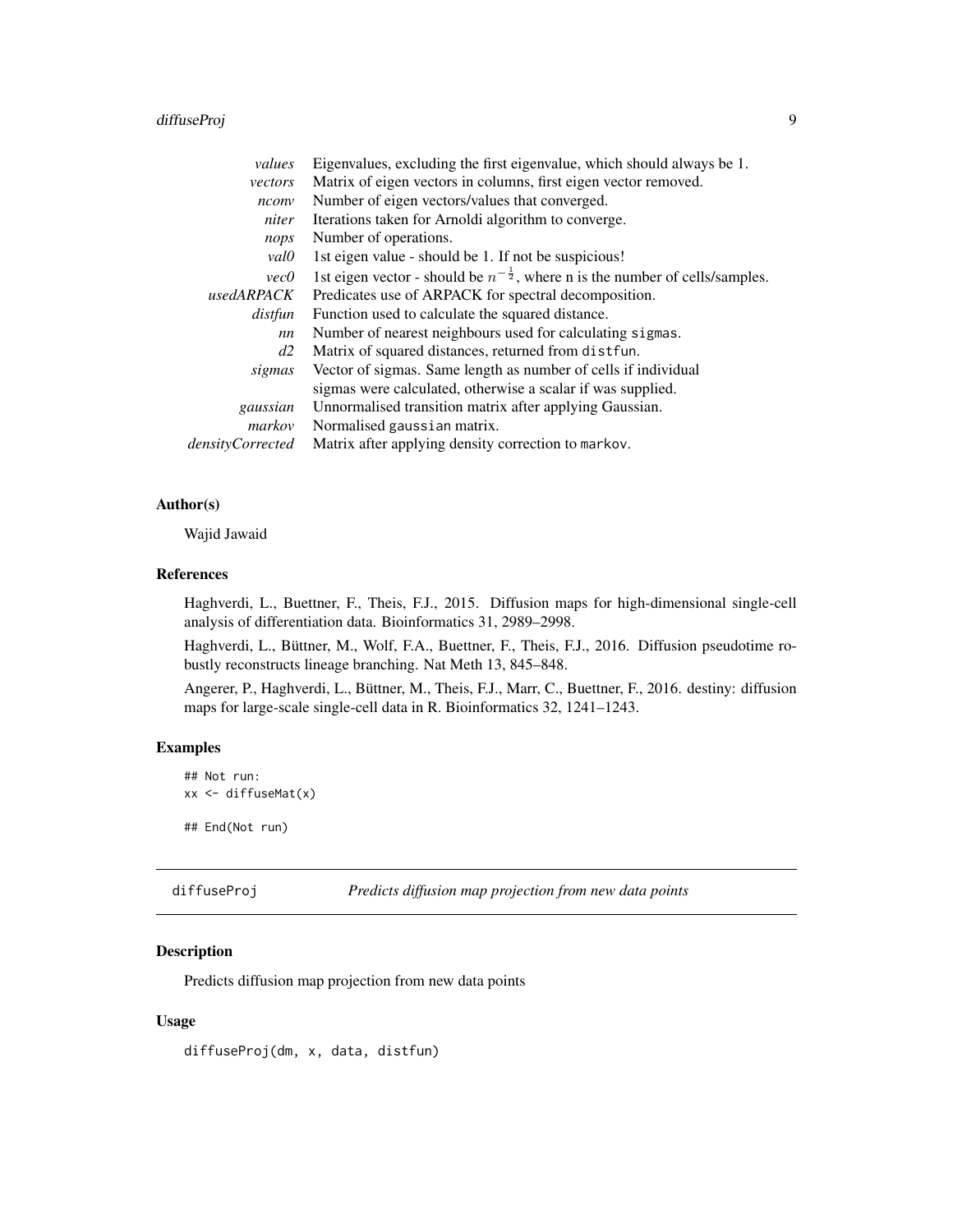#### <span id="page-9-0"></span>Arguments

| dm      | Output from diffuseMat2 function                                                                                                                                                                                                                                                                     |
|---------|------------------------------------------------------------------------------------------------------------------------------------------------------------------------------------------------------------------------------------------------------------------------------------------------------|
| x       | Matrix of new data points. Features in rows and cells in columns.                                                                                                                                                                                                                                    |
| data    | Original data used to generate diffusion map                                                                                                                                                                                                                                                         |
| distfun | A distance function that takes new data as first paramter and previous data as<br>second variable returning a squared distance measure, with each sample in the<br>rows and distance to previous data points in columns, e.g. function $(x, y)$ (1 -<br>$cor(x, y)$ <sup><math>\wedge</math>2.</sup> |

#### Details

Predicts diffusion map projection from new data points

#### Value

Returns a matrix with projected diffusion components.

# Author(s)

Wajid Jawaid

# Examples

```
## Not run:
y <- diffuseProj(xx, newData, oldData, function(z) (1-cor(z))^2)
## End(Not run)
```
fastDist *Fast vectorised Euclidean distance calculator*

# Description

Fast vectorised Euclidean distance calculator

#### Usage

```
fastDist(x, squared = FALSE)
```
#### Arguments

|         | Matrix with vectors in columns.                                           |
|---------|---------------------------------------------------------------------------|
| squared | Will not perform the square root, i.e. will return the squared 'L2-norm'. |

# Details

Calculates Euclidean distances between vectors arranged as columns in a matrix.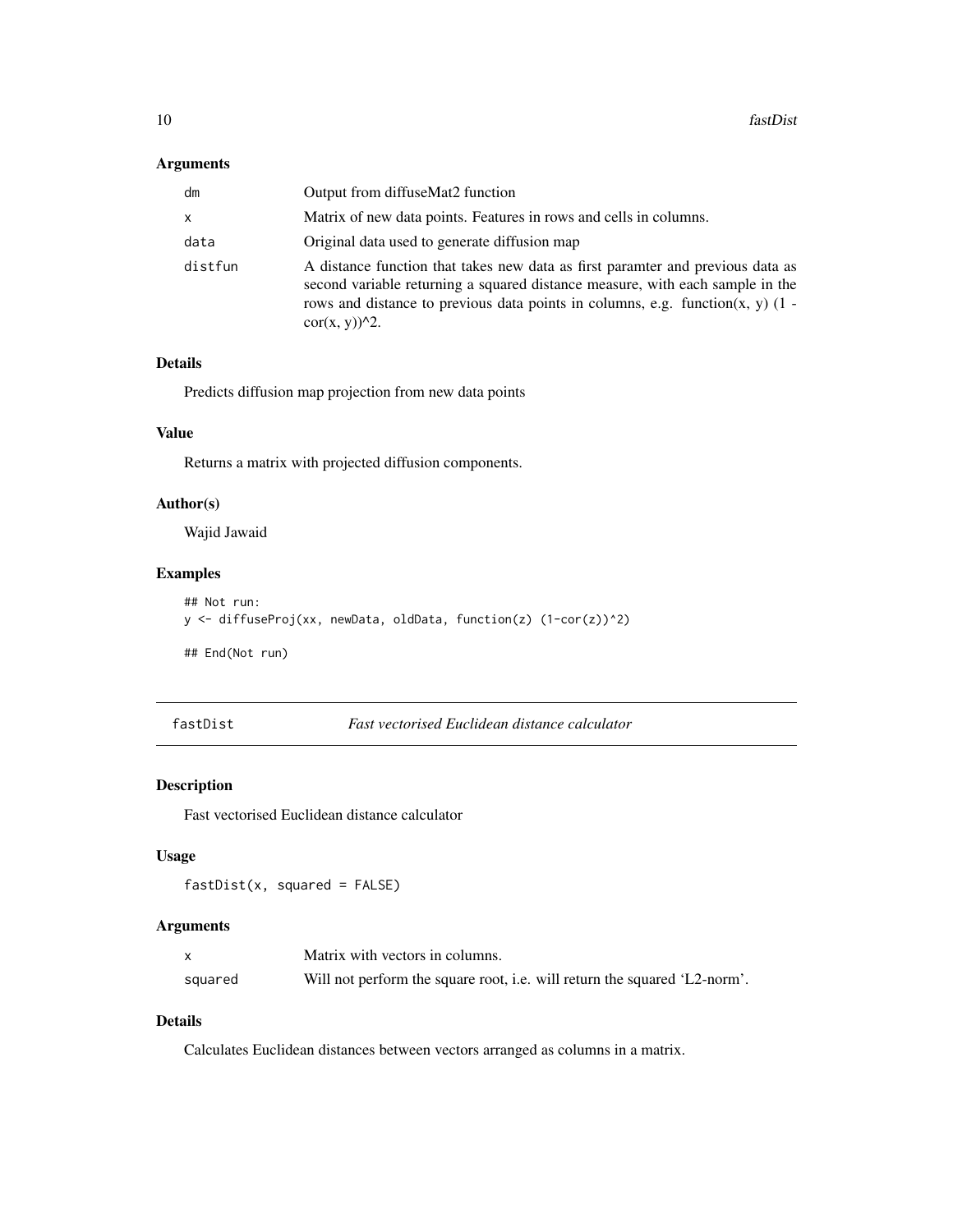#### <span id="page-10-0"></span>filterGenes 11

# Value

Returns a matrix of pairwise distances

# Author(s)

Wajid Jawaid

# Examples

```
## Not run:
dist <- fastDist(x)
```
## End(Not run)

filterGenes *Filter genes*

# Description

Filter genes

# Usage

filterGenes(x, mu =  $0.01$ , cv =  $2$ , fano = FALSE)

# Arguments

| X    | Matrix to be normalised with cells in rows and genes in columns |  |
|------|-----------------------------------------------------------------|--|
| mu   | Meam threshold                                                  |  |
| CV   | Coefficient of variation or Fano factor threshold.              |  |
| fano | Default TRUE. Predicate treat CV as Fano factor or CV           |  |

# Details

Filter genes Filter genes by mean and either coefficient of variation, cv or Fano factor.

# Value

Returns a filtered matrix with same number of cells but fewer genes than 'x'

#### Author(s)

Wajid Jawaid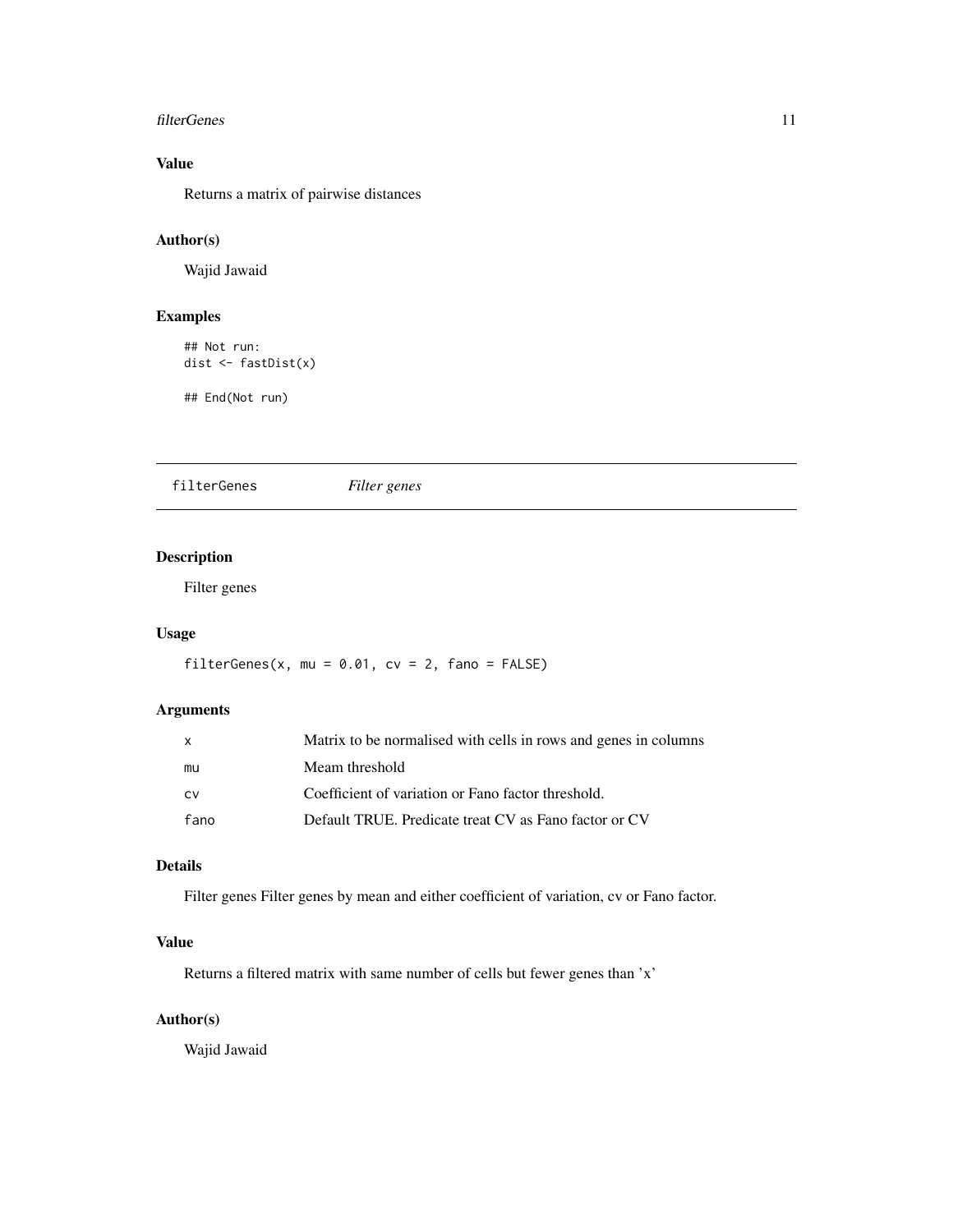# Examples

```
## Not run:
expressionGenesFiltered <- filterGenes(x)
## End(Not run)
```
findLouvain *Louvain clustering on transition matrix*

# Description

Louvain clustering on transition matrix

# Usage

findLouvain(mkv)

#### Arguments

mkv Transition matrix

#### Details

Louvain clustering on transition matrix

#### Value

Returns a list with graph, dataframe and community object

# Author(s)

Wajid Jawaid

# Examples

```
## Not run:
xx <- findLouvain(mkv)
xx$cll
```
<span id="page-11-0"></span>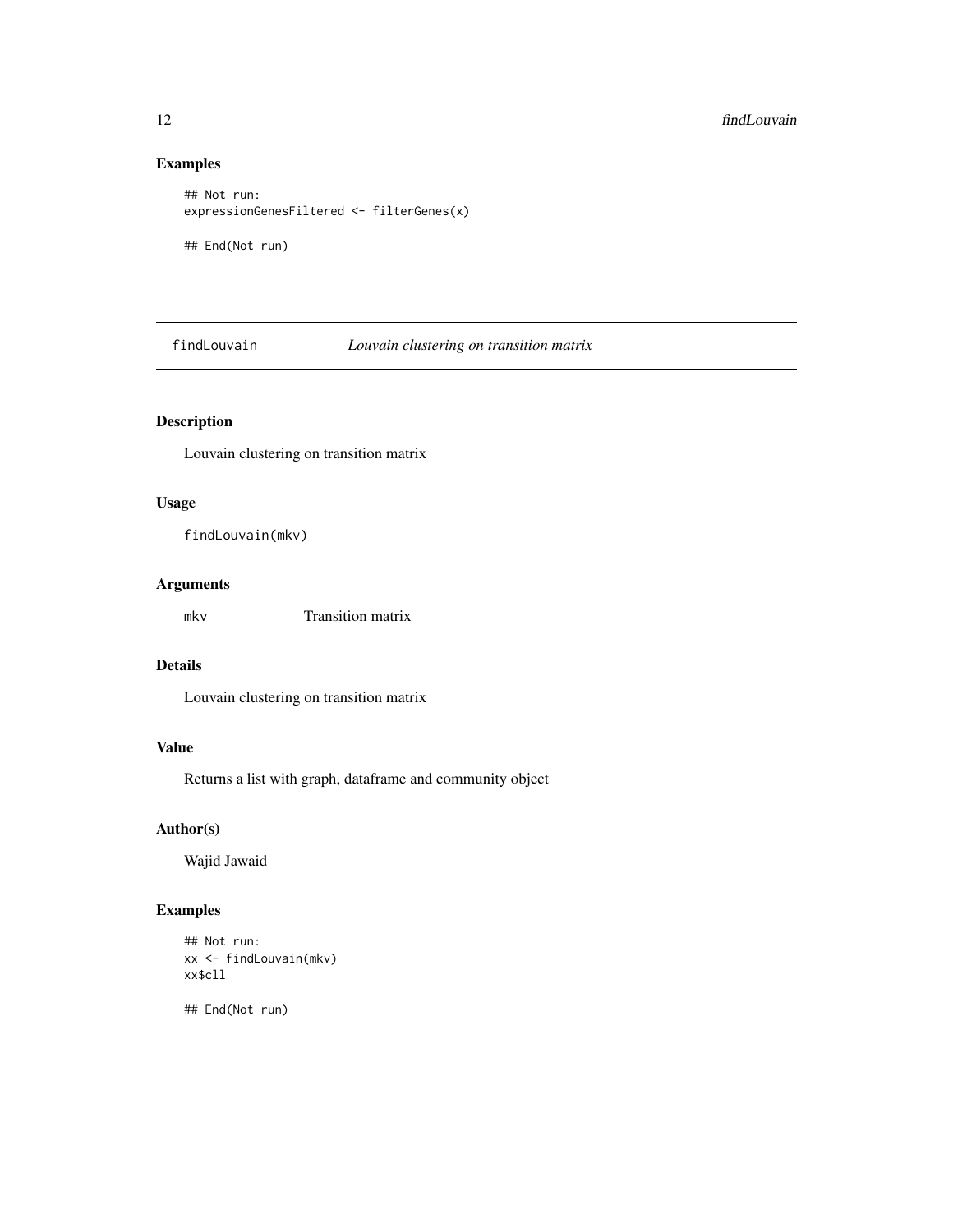Find next cell function

#### Usage

```
fnc(rdmap, tm, curInd, mom = NULL, momAdj = 0.5, w1 = exp(1), w2 = 1,
  varEst = 10
```
#### Arguments

| rdmap          | reduced dimensionality matrix with cells in rows and dims in columns                                   |
|----------------|--------------------------------------------------------------------------------------------------------|
| tm             | Transition matrix                                                                                      |
| curInd         | Current state on tm                                                                                    |
| mom            | Current momentum vector                                                                                |
| momAdi         | Weighting to adjust momentum. From 0-1. Lower numbers make smaller ad-<br>justment to momentum vector. |
| w1             | Parameter - Base used for modifying of tm probs.                                                       |
| w <sub>2</sub> | Parameter - Multiplifaction factor used for modifying tm probs.                                        |
| varEst         | Number of alternatives to sample for estimating variance.                                              |

# Details

Find next cell function. Transitioin probabilities are modifed by calulating the cosine of the angle between the current momentum vector and the vector on the rdmap required for each transtion. The tranisiton probability is adjusted by multiplying by  $w1^{\wedge}(w2 * (cosine\_angle))$  and then normalising.

#### Value

Returns index of new cell and new momentum vector

#### Author(s)

Wajid Jawaid

# Examples

## Not run: nextCell <- fnc(rdmap, tm, curInd)

<span id="page-12-0"></span>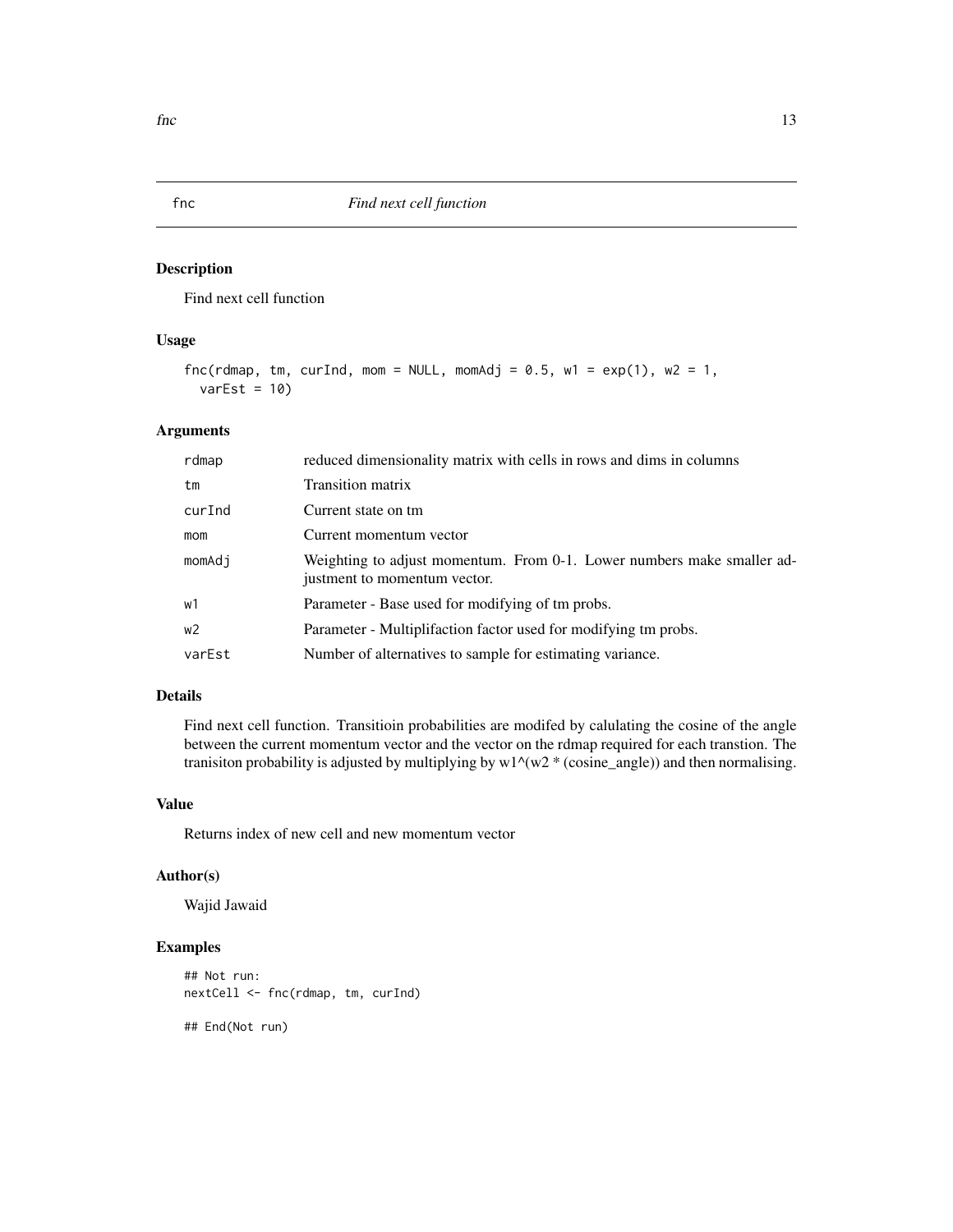<span id="page-13-0"></span>

Return a plausible developmental journey

# Usage

```
getTraj(rdmap, tm, sourceCellInds, terminalCellsInd = NULL, momAdj = 0.5,
 w1 = exp(1), w2 = 1, simLen = 50, sim.seed = NULL, varEst = 10)
```
# Arguments

| rdmap            | reduced dimensionality matrix with cells in rows and dims in columns                                   |  |  |
|------------------|--------------------------------------------------------------------------------------------------------|--|--|
| tm               | Transition matrix                                                                                      |  |  |
|                  | sourceCellInds Starting sell indices                                                                   |  |  |
| terminalCellsInd |                                                                                                        |  |  |
|                  | Terminal cell indices                                                                                  |  |  |
| momAdi           | Weighting to adjust momentum. From 0-1. Lower numbers make smaller ad-<br>justment to momentum vector. |  |  |
| w1               | Parameter - Base used for modifying of tm probs.                                                       |  |  |
| w2               | Parameter - Multiplifaction factor used for modifying tm probs.                                        |  |  |
| simLen           | Maximum number of allowable tranisitons                                                                |  |  |
| sim.seed         | Random seed for reproducibility                                                                        |  |  |
| varEst           | Number of alternatives to sample for estimating variance.                                              |  |  |

# Details

Return a plausible developmental journey

#### Value

Returns a data.frame of ordered indices and momentums

#### Author(s)

Wajid Jawaid

# Examples

```
## Not run:
traj <- getTraj(rdmap, tm, startCells, terminalCells)
## End(Not run)
```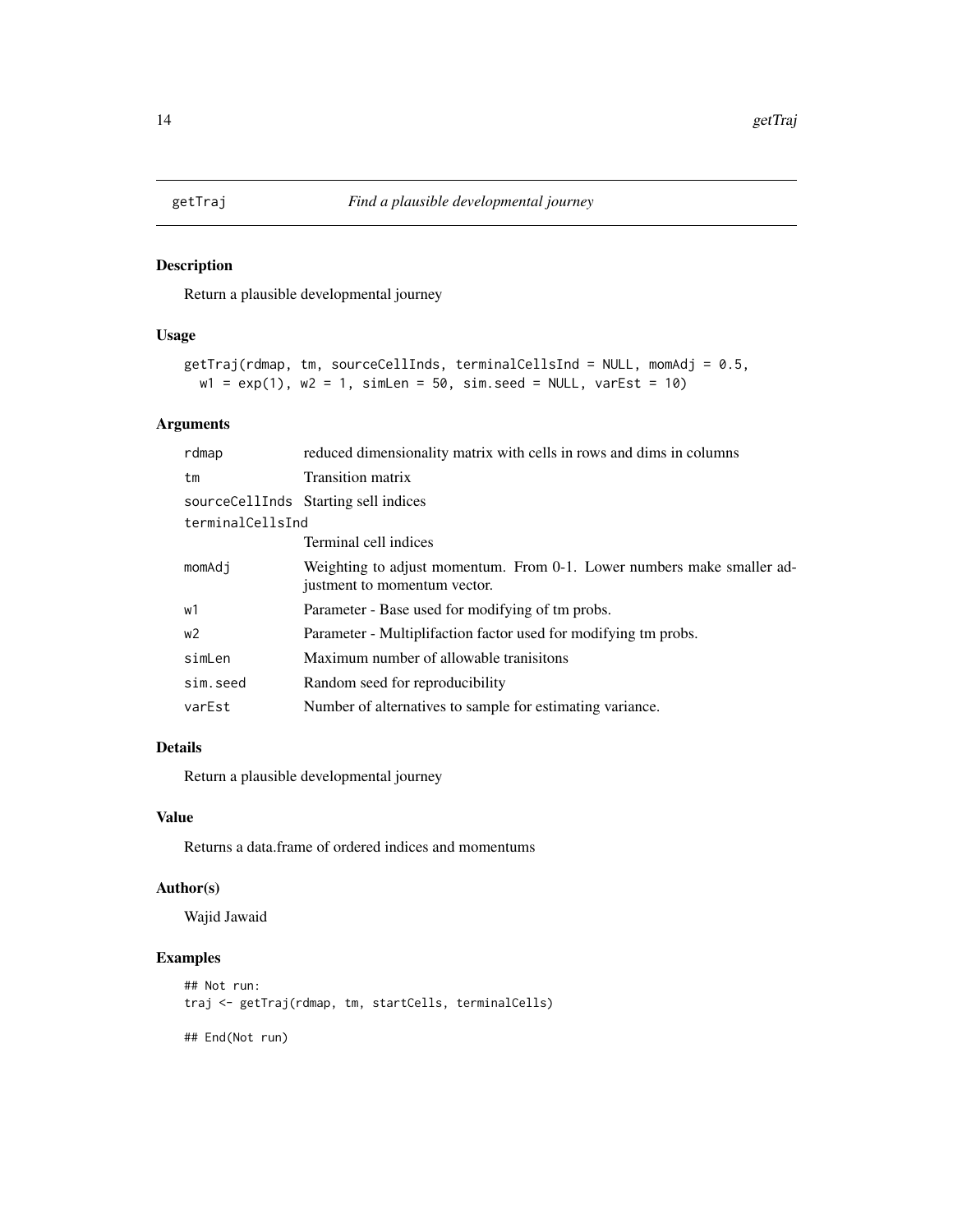<span id="page-14-0"></span>

View single cell dataset

# Usage

```
goggles(x, pcaDims = 90, nsig = 5, dmat = NULL, mkv = NULL,
 plotDims = 2, kernSq = 2, ...
```
# Arguments

| X        | Matrix with cells in rows and gene in columns                |
|----------|--------------------------------------------------------------|
| pcaDims  | Number of PCA dimensions to keep for distance measure        |
| nsig     | Number of significant neighbours to keep for Gaussian kernel |
| dmat     | Optional. Give your own distance matrix                      |
| mkv      | Optional. Give your own markov matrix.                       |
| plotDims | Default 2. Number of dimensions to plot                      |
| kernSq   | Factor to tighten kernel - operates on sigmas.               |
|          | Additional parameters not currently in use                   |

#### Details

View single cell dataset

# Value

A list of l, dimensionality reduced data.frame; clust, returned from louvainClust(); adj, Sparse, pruned adjacency matrix; dmat, distance matrix; pca, PCA reduced matrix. sparse, diagnostics on adj prior to applying sparseMarkov().

#### Author(s)

Wajid Jawaid

# Examples

```
## Not run:
xx <- goggles(x)
plot(xx$l)
```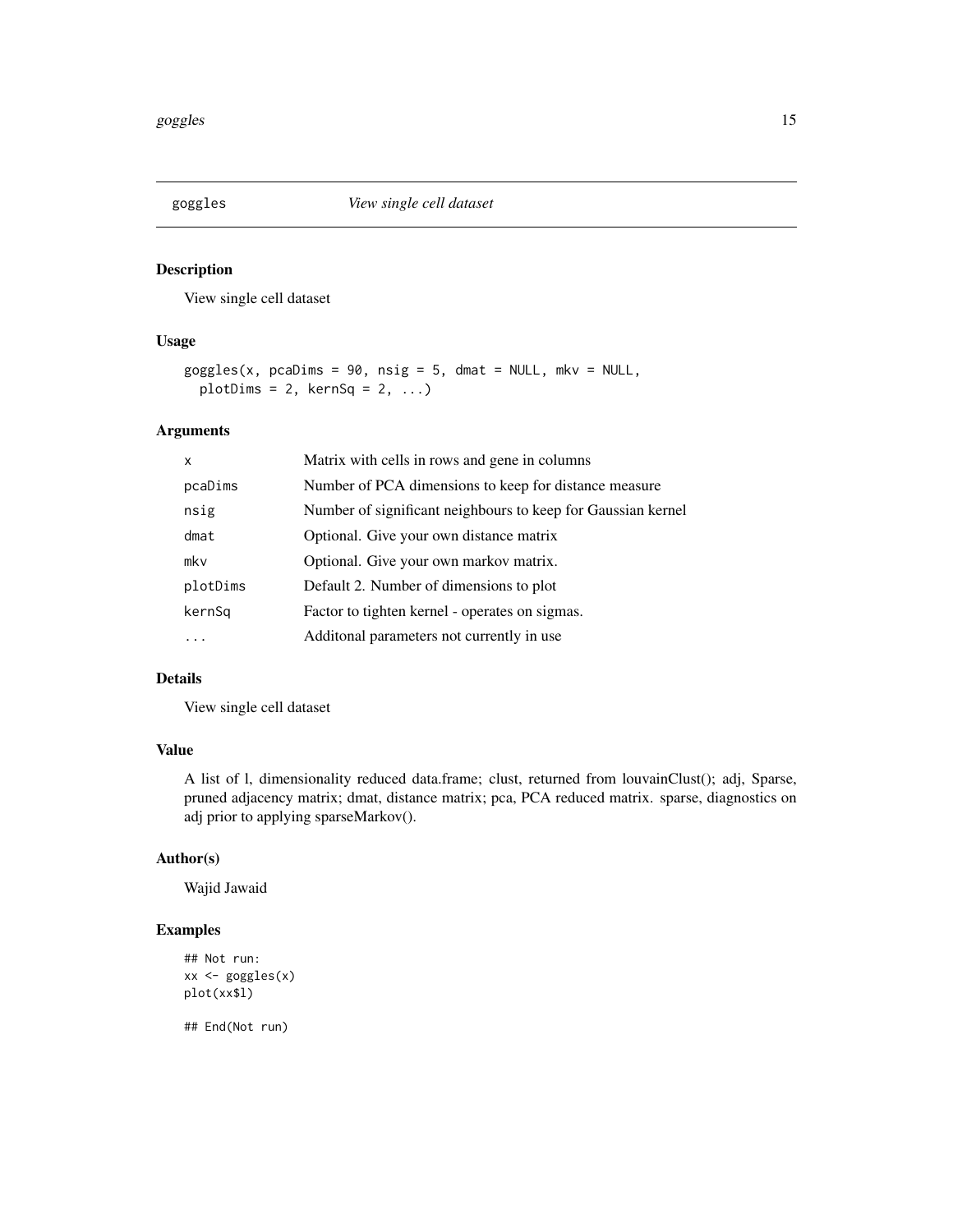<span id="page-15-0"></span>

Make markov matrix sparse

# Usage

sparseMarkov(mkv, knn)

# Arguments

| mkv | Markov matric                            |  |
|-----|------------------------------------------|--|
| knn | Number of nearest neighbours. See above. |  |

# Details

Make markov matrix sparse Choose knn as the maximum number of similar cells are likely to exist in your dataset.

# Value

Markovian sparse matrix.

# Author(s)

Wajid Jawaid